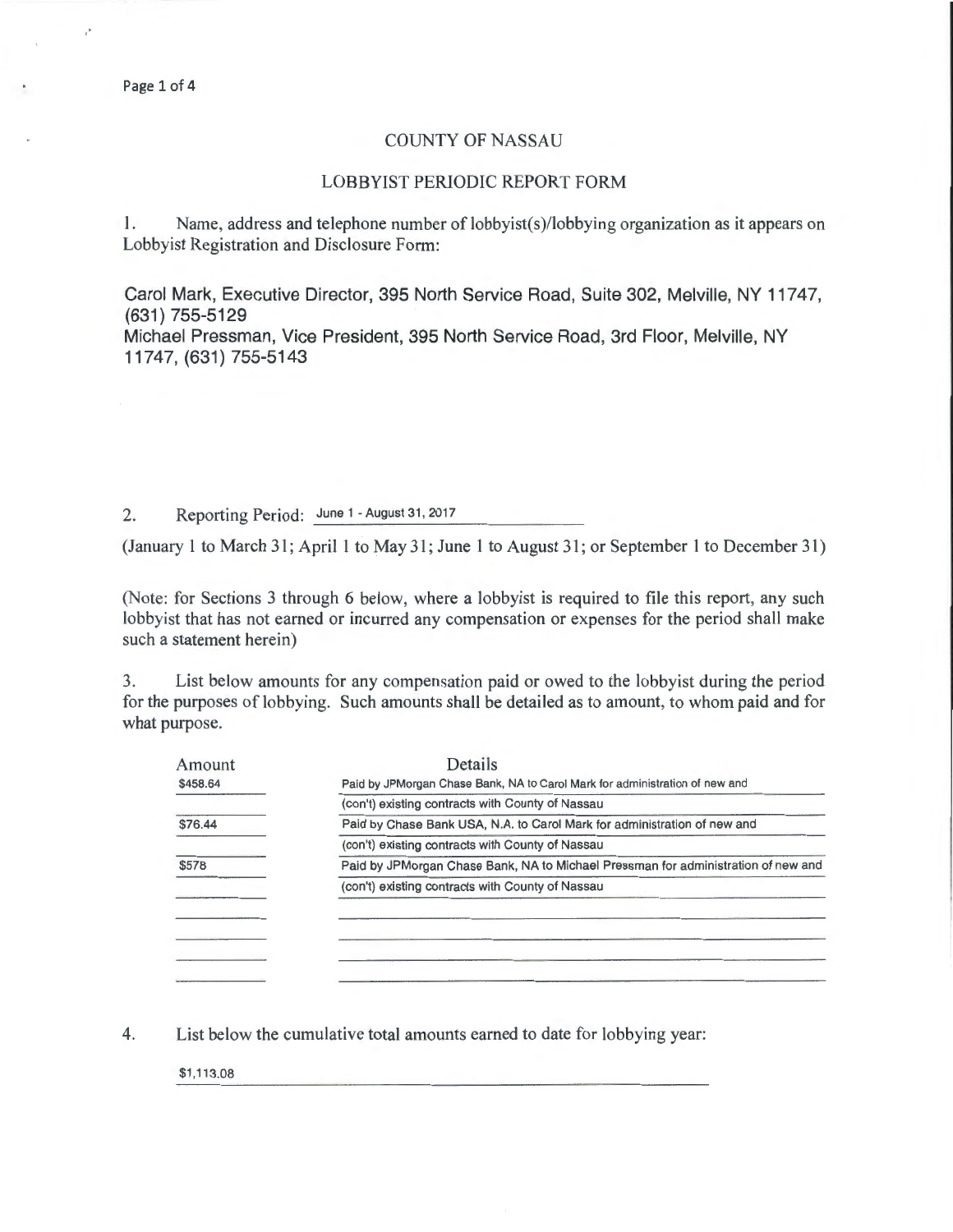Page 2 of 4

5. List below amounts for any expenses expended or incurred by the lobbyist during the period for the purposes of lobbying. Such amounts shall be detailed as to amount, to whom paid and for what purpose.

| Amount | Details                                                                                                                                                                                                                              |
|--------|--------------------------------------------------------------------------------------------------------------------------------------------------------------------------------------------------------------------------------------|
| \$0.00 | N/A                                                                                                                                                                                                                                  |
|        |                                                                                                                                                                                                                                      |
|        | _______                                                                                                                                                                                                                              |
|        |                                                                                                                                                                                                                                      |
|        |                                                                                                                                                                                                                                      |
|        |                                                                                                                                                                                                                                      |
|        |                                                                                                                                                                                                                                      |
|        |                                                                                                                                                                                                                                      |
|        | <u> The Communication of the Communication of the Communication of the Communication of the Communication of the Communication of the Communication of the Communication of the Communication of the Communication of the Commun</u> |
|        |                                                                                                                                                                                                                                      |
|        |                                                                                                                                                                                                                                      |

6. List below the cumulative total amounts expended to date for lobbying year:

\$0.00

(In lieu of completing 7 through 10 below, you may attach a copy of your Lobbyist Registration and Disclosure Form, provided the information has not changed.)

7. List whether and where the lobbyist(s)/lobbying organization is registered as a lobbyist (e.g. Nassau County, New York State):

Carol Mark and Michael Pressman are registered New York State and Nassau County lobbyists.

8. Name, address and telephone number of client(s) by whom, or on whose behalf, the lobbyist is retained, employed or designated.

Chase Bank USA, N.A. 201 Walnut Street Wilmington, DE 19801 (631) 755-5129 OR (212) 270-4182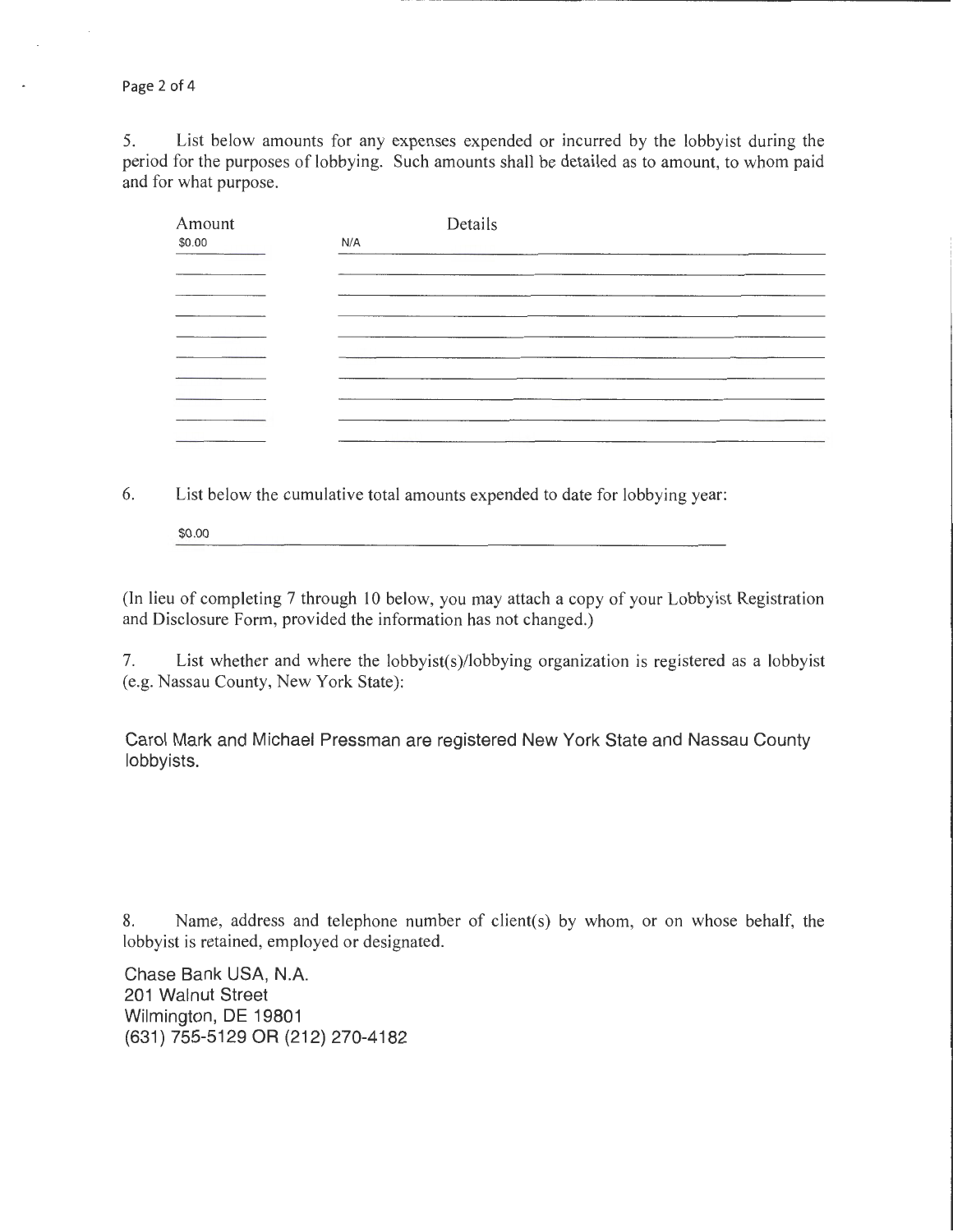Page 3 of 4

JPMorgan Chase Bank, N.A. 270 Park Avenue, NY1-K705 New York, NY 10017 (631) 755-5129 OR (212) 270-4182

9. Describe lobbying activity conducted, or to be conducted, in Nassau County, and identify client(s) for each activity listed, during the Reporting Period.

Communication on behalf of JPMorgan Chase Bank by Carol Mark and Michael Pressman for the administration of new and existing contracts with Nassau County.

10. The name of persons, organizations or governmental entities before whom the lobbyist has lobbied during the period.

Kathleen Cayea, Purchasing Dept John Butler, Fiscal Officer - County Clerk's Office Beaumont Jefferson, County Treasurer Anthony Paganini, IT Rolando Fernando, Deputy County Treasurer Nancy Stanton, IT